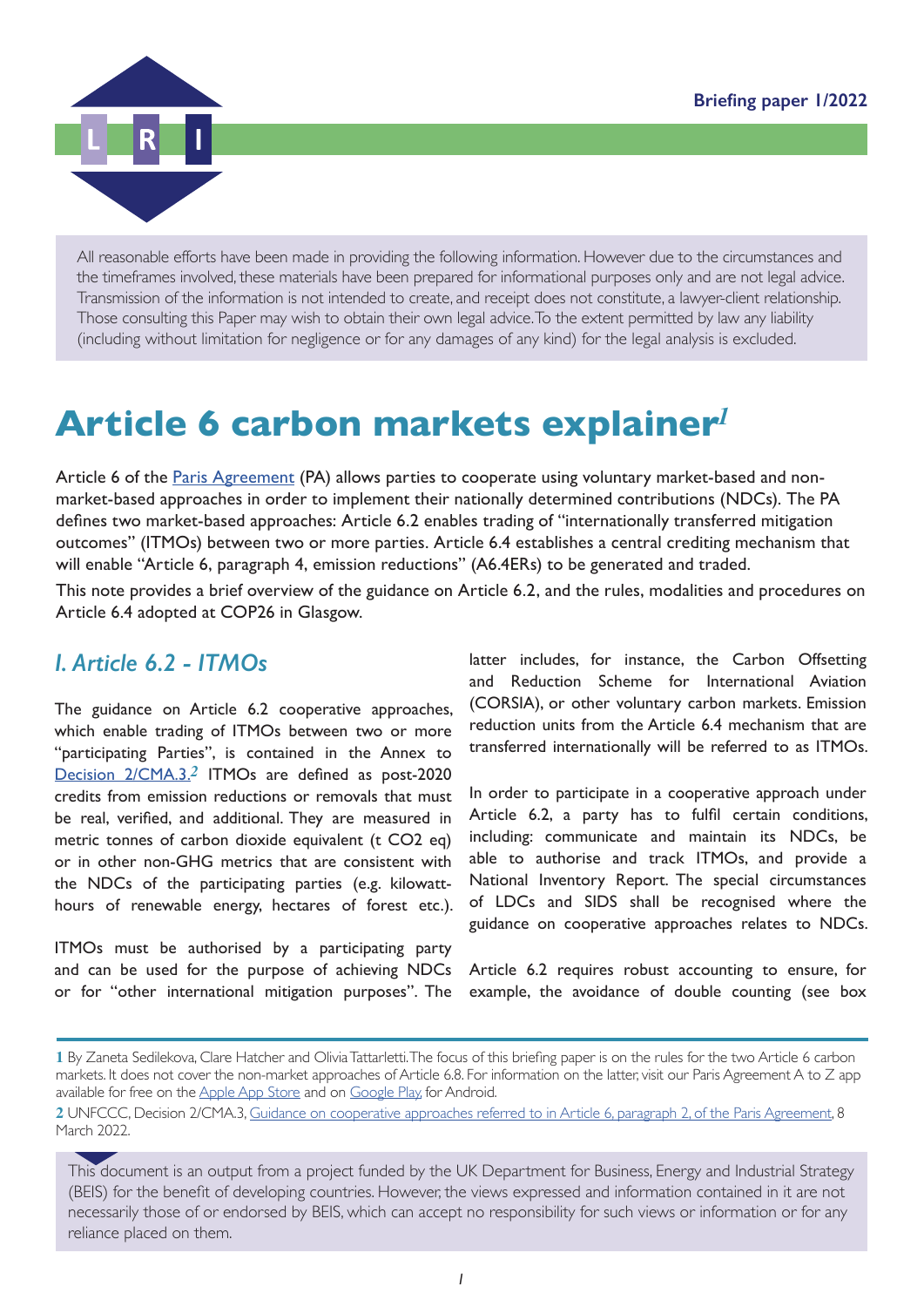below). The guidance sets out different methods to apply corresponding adjustments depending on whether the participating party has a single-year target NDC (e.g. by 2030) or a multi-year target NDC (e.g. for 2021-2030); whether the NDC is measured in t CO2 eq, or contains non-GHG metrics, or is a policy-based NDC (whereby policies and measures are quantified in  $CO<sub>2</sub>$  eq terms).

In order to ensure transparency, parties must follow **reporting requirements,** and provide:*3*

- An initial report no later than when authorising ITMOs. This report shall contain comprehensive information, including relating to participation, metrics, and methods for applying corresponding adjustments, as well as sectors, sources, GHGs and time periods covered by the NDCs.
- Annual information submitted to an "Article 6 database" on authorisation of ITMOs for use towards achievement of NDCs or other international mitigation outcomes, as well as transfers, acquisitions, holdings, and voluntary cancellations of mitigation outcomes or ITMOs by no later than 15 April of the following year.
- Regular information as part of an annex to the Biennial Transparency Reports by no later than 31 December of the relevant year.

Following the reporting, the information will be **reviewed** by an "Article 6 technical expert review team".*4* Its reports will include, if applicable, recommendations to improve consistency of the information submitted by the party with the guidance. The reports will be publicly available and forwarded to the technical expert review of the Enhanced Transparency Framework under Article 13.

The infrastructure to **record and track** information is outlined in paras. 29 to 36 of the guidance:

- Each party must have (or must have access to) a registry for tracking ITMOs. The secretariat will set up an international registry for those parties that do not have access to one.
- The secretariat must implement the Article 6 database to record and compile information submitted and to support the review of information submitted by parties.
- The secretariat must establish and maintain a "centralised accounting and reporting platform"

(CARP). For further information on the functions of the registry, the database and the CARP see a helpful table [here.](https://ercst.org/wp-content/uploads/2022/02/Sana_Article-6-infrstructure-V-2-ERCST.pdf#page=3)

Parties and stakeholders using cooperative approaches are "strongly encouraged" to make a financial contribution to the Adaptation Fund and cancel a portion of ITMOs to deliver an overall mitigation in global emissions (OMGE) (see box below). If such a contribution or cancellation is made, then reporting it in accordance with the guidance is mandatory.

Some issues were deferred for further consideration in 2022. They include elaboration of further guidance on how to apply corresponding adjustments, special circumstances of the LDCs and SIDS, and inclusion of emission avoidance under the definition of ITMOs.

## *II. Article 6.4 mechanism*

Article 6.4 establishes a central crediting mechanism to contribute to the mitigation of GHG emissions and support sustainable development. It operates under the guidance and authority of the CMA and is governed by a Supervisory Body. It enables the trade of credits from emissions reductions generated through specific projects ("activities") in host countries. These credits, known as "Article 6, paragraph 4, emission reductions" (A6.4ERs), can be bought by countries, companies and individuals. One  $A6.4ER$  equals 1 t  $CO<sub>2</sub>$  eq.

The rules, modalities and procedures for the Article 6.4 mechanism are found in the Annex to [Decision](https://unfccc.int/sites/default/files/resource/cma2021_10_add1_adv.pdf#page=25) [3/CMA.3](https://unfccc.int/sites/default/files/resource/cma2021_10_add1_adv.pdf#page=25).*5* To participate in the mechanism, host countries have to fulfil certain conditions. These are similar to those of host countries participating in the CDM, but under the new mechanism they will have an increased role (see below in relation to authorisation, determination of the crediting periods etc.).

In order to issue A6.4ERs from an activity, the activity must go through different steps - the **"activity cycle".***6* The activity must be designed by a public or private "activity participant" to achieve mitigation that is "additional". Mitigation, here, includes reducing emissions, increasing removals and mitigation co-benefits of adaptation actions and/or economic diversification plans. Stakeholders of the activity must be consulted. An activity methodology, developed by activity participants, host

*4* [Decision 2/CMA.3,](https://unfccc.int/sites/default/files/resource/cma2021_10_add1_adv.pdf#page=22) Annex, paras.25 to 28

*<sup>3</sup>* [Decision 2/CMA.3,](https://unfccc.int/sites/default/files/resource/cma2021_10_add1_adv.pdf#page=18) Annex, paras.18 to 24

*<sup>5</sup>* UNFCCC, Decision 3/CMA.3, [Rules, modalities and procedures for the mechanism established by Article 6, paragraph 4, of the](https://unfccc.int/sites/default/files/resource/cma2021_10_add1_adv.pdf#page=25)  [Paris Agreement](https://unfccc.int/sites/default/files/resource/cma2021_10_add1_adv.pdf#page=25), 8 March 2022.

*<sup>6</sup>* [Decision 3/CMA.3,](https://unfccc.int/sites/default/files/resource/cma2021_10_add1_adv.pdf#page=33) Annex, paras 30 - 62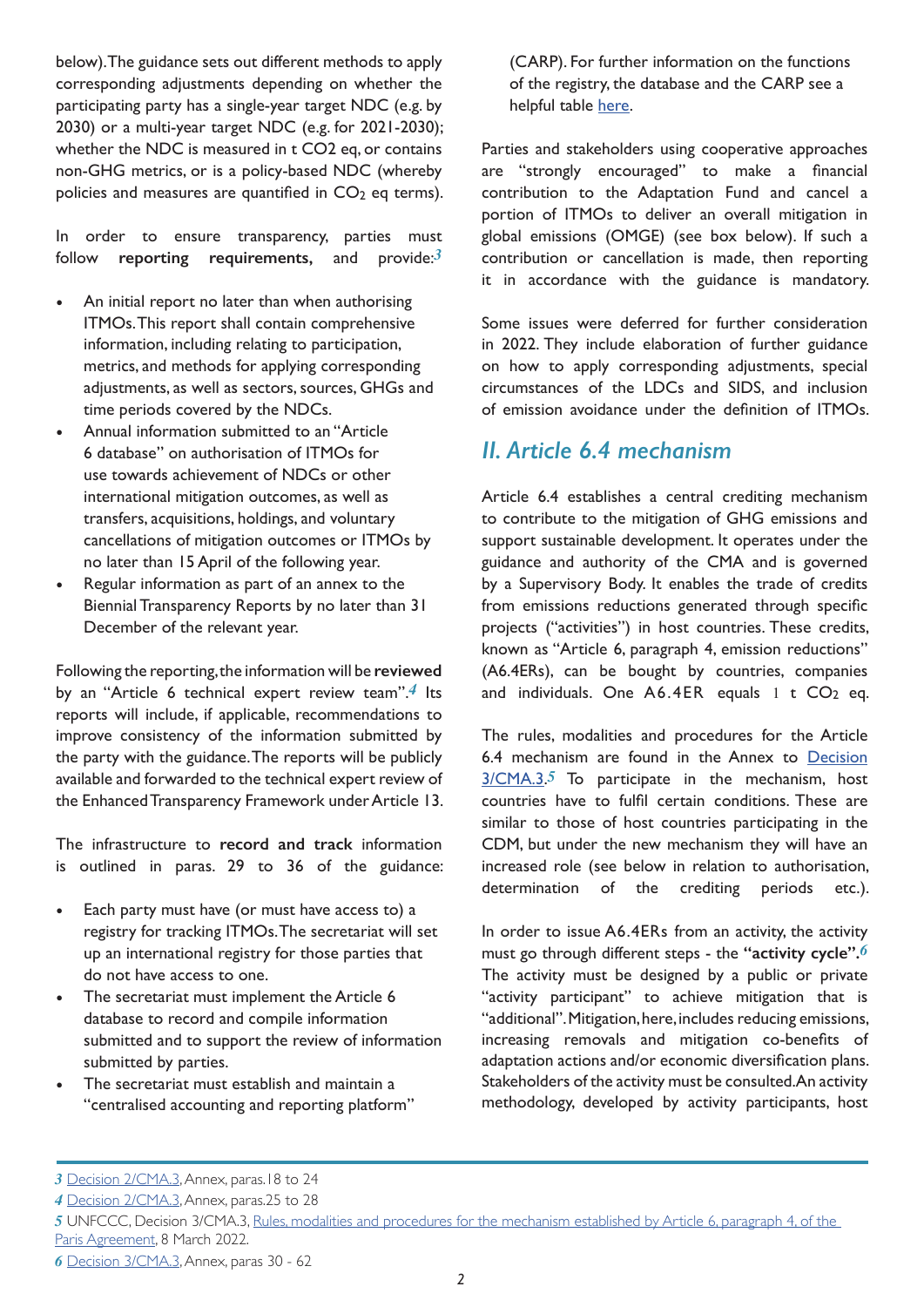countries, stakeholders or the Supervisory Body, must be approved by the Supervisory Body. Two notable aspects of the methodology are that it must apply one of a set of approaches for setting an emissions baseline (benchmark for the level of GHG emissions that would have occurred in the absence of the activity) and demonstrate the "additionality" of the activity (see box below).

The next step is for the host country to provide information regarding its approval and authorisation of the activity to the Supervisory Body. As part of the approval information, the host country must inform how the activity fosters sustainable development and relates to its NDCs. It also has to specify whether it authorises the A6.4ERs issued for the activity for use towards achievement of NDCs and/or for "other international mitigation purposes" such as the Carbon Offsetting and Reduction Scheme for International Aviation (CORSIA), or voluntary carbon markets.

Subsequently, a "designated operational entity" (DOE, independent auditors) must assess the activity against the requirements of the Article 6.4 mechanism and validate it. Following validation, the DOE requests the Supervisory Body to register the activity and the activity participants pay the administrative expenses of registration. If the Supervisory Body decides that the validation meets the necessary requirements, it registers the activity.

Once registered, the activity participants must monitor the emission reductions achieved by the activity and the DOE must review, verify and certify these. Following verification and certification, the DOE requests the Supervisory Body to issue the A6.4ERs.

If the Supervisory Body decides that the verification and certification meet the necessary requirements, it approves the issuance of A6.4ERs. In line with the host country's approval of the activity, each A6.4ER can be issued for a maximum crediting period of 5 years (renewable twice), or 10 years (not renewable) or, in respect of activities involving emissions removals, 15 years (renewable twice).

Stakeholders, activity participants and participating parties can appeal decisions of the Supervisory Body or request that a grievance be addressed by an independent grievance process.

Following approval of the issuance of A6.4ERs, the mechanism registry administrator (the UNFCCC secretariat) issues the A6.4ERs into the mechanism registry. This registry is to be developed by the Supervisory Body. At issuance, the secretariat shall also:

Transfer a share of proceeds (see box below).

- Cancel at least 2% of the A6.4ERs to deliver an OMGE (see box below).
- Transfer the remaining issued A6.4ERs in accordance with the instructions of the activity participants.

Looking towards COP27, the Supervisory Body has been tasked to develop and approve new methodologies for the mechanism; to elaborate recommendations for activities involving removals, as well as processes for implementing the transition of activities from the CDM to Article 6.4.

#### **Contentious issues resolved at COP26**

#### **Double counting and corresponding adjustments**

Double counting happens where the reduction achieved by a mitigation outcome is counted by more than one country (for example both the seller and the buyer). Double counting poses a risk to the environmental integrity of carbon trading. To address this risk, it was agreed that corresponding adjustments will have to be applied to all ITMOs and A6.4ERs, regardless of whether they are used to achieve NDCs and/or other international mitigation purposes. This means that the host country selling ITMOs or A6.4ERs makes an addition to its emissions level, and the country acquiring it makes a subtraction.

#### **Kyoto Protocol transition**

CDM activities registered, or listed as provisional, under the CDM can transition to the Article 6.4 mechanism with a time frame and subject to conditions that still need elaboration. The transition needs to be requested by 31 December 2023 and the approval then granted by the CDM host party by 31 December 2025. CERs can be used towards achievement of a party's first NDC subject to some conditions. Mainly, the activity must have been registered on or after 1 January 2013. For the moment, it seems that CERs that do not meet these conditions cannot be used for achievement of an NDC. However, paragraph 75(e) of the Annex leaves the door open to a "future decision of the CMA" that could change this.

#### **Share of proceeds**

The UNFCCC secretariat will take a "share of proceeds" from the A6.4ERs to finance adaptation and administrative expenses. Part of this share is a 5% levy delivered to the Adaptation Fund to finance adaptation in developing country parties that are particularly vulnerable to climate change. A similar contribution is "strongly encouraged" from Article 6.2 cooperative approaches.

#### **OMGE**

The UNFCCC secretariat will cancel at least 2% of issued A6.4ERs to deliver an "overall mitigation in global emissions" (OMGE). This way the cancelled 2% will not count towards any party's NDCs. This cancellation is mandated in recognition of the fact that simply offsetting emissions does not lead to overall mitigation.